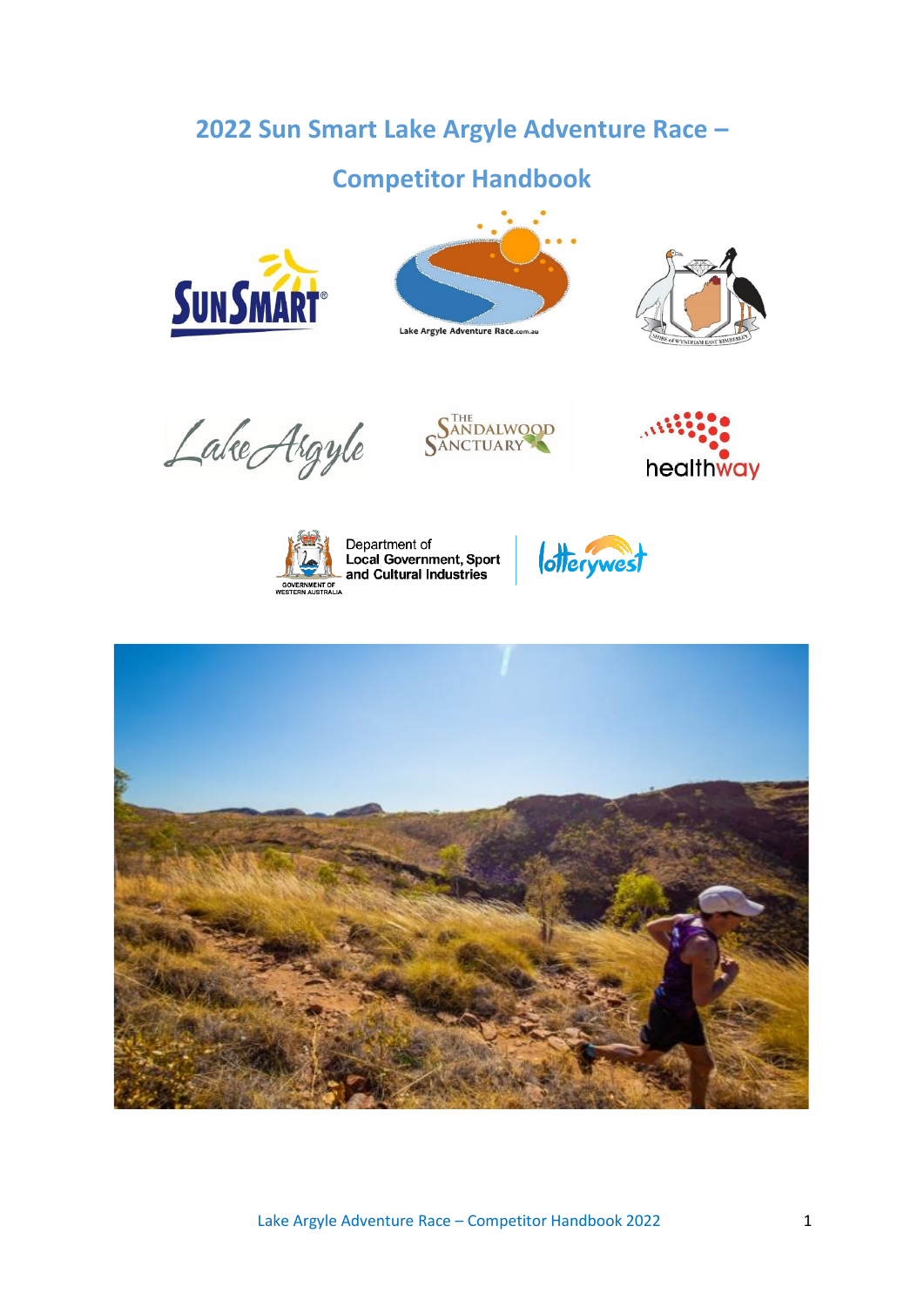## Contents

| Saturday 27th August - Team/Solo Adventure Race & Sandalwood Sanctuary Junior Adventure |  |
|-----------------------------------------------------------------------------------------|--|
|                                                                                         |  |
|                                                                                         |  |
|                                                                                         |  |
|                                                                                         |  |
|                                                                                         |  |
|                                                                                         |  |
|                                                                                         |  |
|                                                                                         |  |
|                                                                                         |  |
|                                                                                         |  |
|                                                                                         |  |
|                                                                                         |  |
|                                                                                         |  |
|                                                                                         |  |

## Thanks for being part of the SunSmart Lake Argyle Adventure Race.

The Kimberley is an amazing landscape and the water and terrain around Lake Argyle offers the perfect venue for this unique challenge. Thanks to the sponsors and friends who support and promote this event. It is only made possible through their fantastic efforts.

## Enjoy the Adventure!

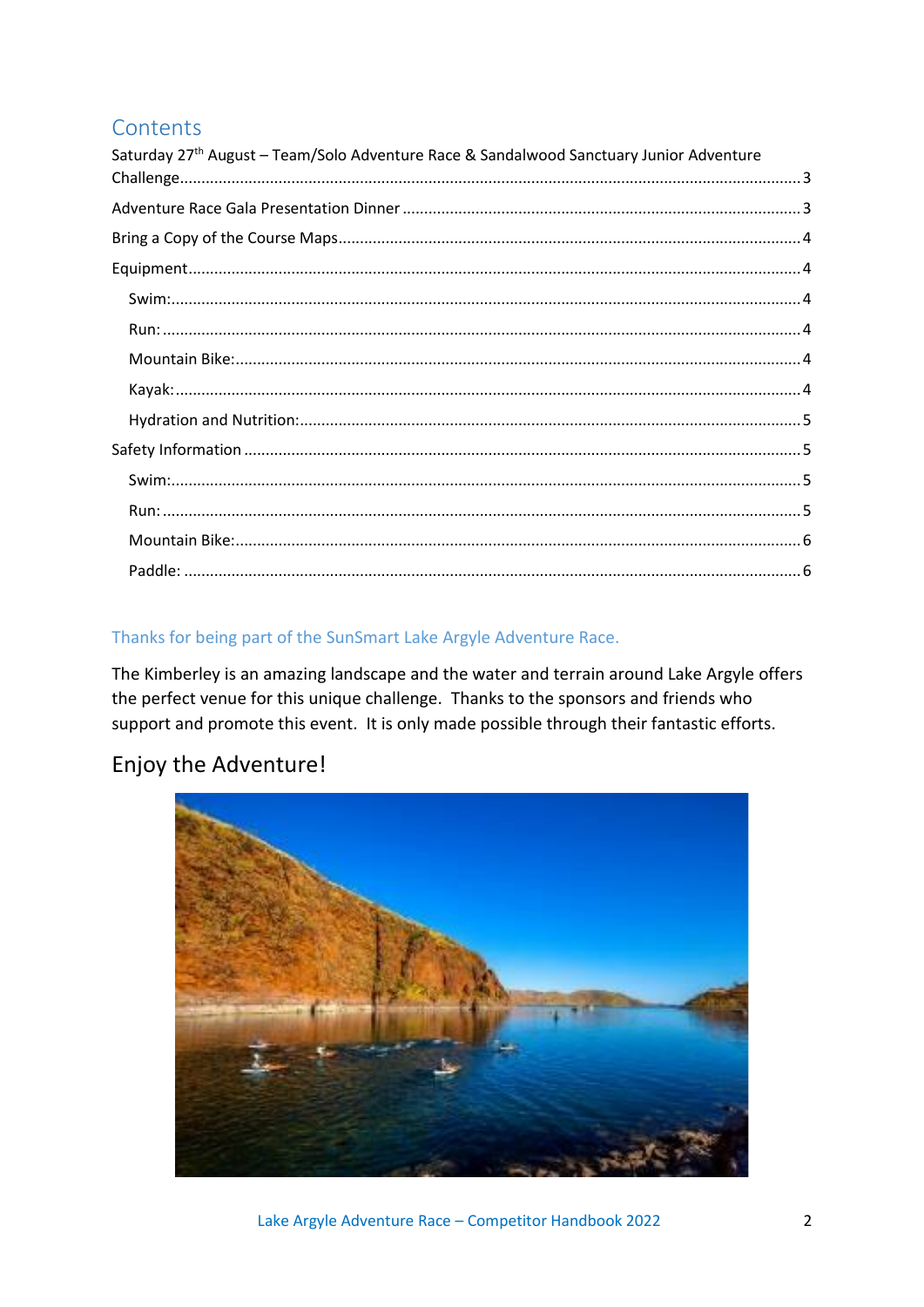# <span id="page-2-0"></span>Saturday 27<sup>th</sup> August – Team/Solo Adventure Race & Sandalwood Sanctuary Junior Adventure Challenge

| Team Adventure Race Legs: |  |
|---------------------------|--|
|                           |  |

•  $Swim - 2km$  Swim – 2km

• Paddle – 7km Run – 9km

- 
- Mountain Bike 17km

### Solo Adventure Race Legs:

• Run – 9km

**0600 hours** Compulsory competitor briefing, at Lake Argyle Resort

Transition Area for Swim/Paddle and Paddle/Run is at the Lake Edge, transition for Run/MTB is Lake Argyle Resort.

**0700 hours** Race Start – Bamboo Cove, Directly down form Lake Argyle Resort pool.

### The Sandalwood Sanctuary Junior Adventure Challenge:

Starting **15:30** (registration at start/finish area on the day)

Ages 6 – 11 years: Swim in the Resort Pool 40m, Grass Run 700m,Cycle (within the Resort) 1.5km.

Free Entry!

## <span id="page-2-1"></span>Adventure Race Gala Presentation Dinner

**1650** hours Group Photo adjacent to the Resort Pool

**1700** hours Adult and Kids Gala Presentation Dinner at Lake Argyle Resort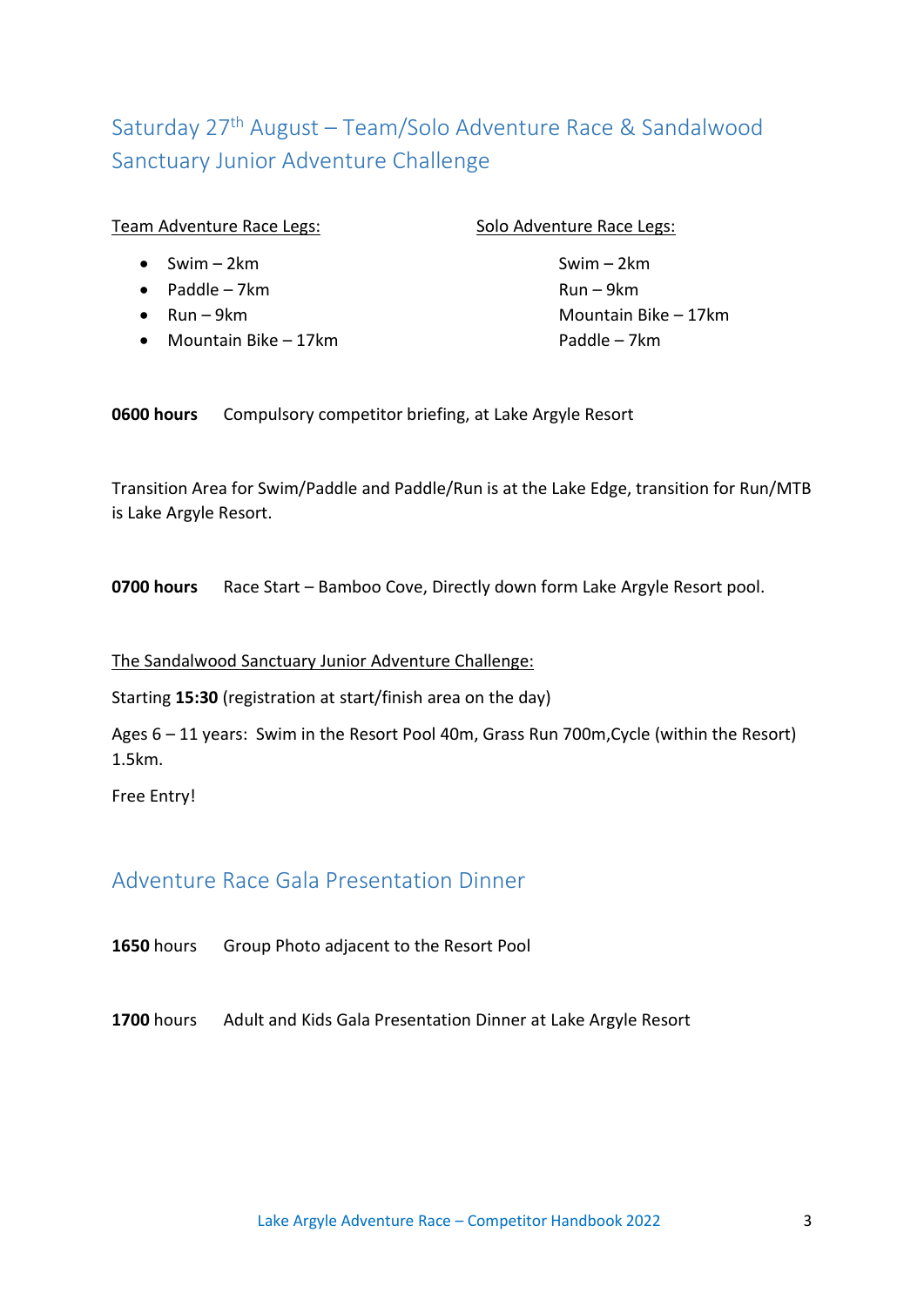

## <span id="page-3-0"></span>Bring a Copy of the Course Maps

Detailed course maps are available online with this Handbook. Please bring a copy of these maps with you to the event.

There will be plenty of course markers identifying the race route, but it is the competitor's sole responsibility to follow the course maps provided.

## <span id="page-3-1"></span>Equipment

Competitors need to bring with them the following minimum equipment:

## <span id="page-3-2"></span>Swim:

Bathers, Shoes, Goggles (no wetsuits will be allowed due to the warm water temperatures).

### <span id="page-3-3"></span>Run:

Running shoes, sun protection (hat, sunglasses and sunscreen), running top and shorts.

## <span id="page-3-4"></span>Mountain Bike:

Bike, Australian Standard cycle helmet, sun protection, at least one water bottle or hydration pack.

### <span id="page-3-5"></span>Kayak:

Sun protection (hat, sunglasses and sunscreen), at least one water bottle or hydration pack. Personal Floatation Device (Type 1, 2 or 3) must be worn during the paddle leg (provided by competitors).

*\*Paddle:* competitors using the provided kayaks can bring their own paddle – as paddlers come in all shapes and sizes, so do paddles. There will be standard 220cm, flat blade, kayak paddles available should anyone forget their paddle or wish to use one of these standard paddles.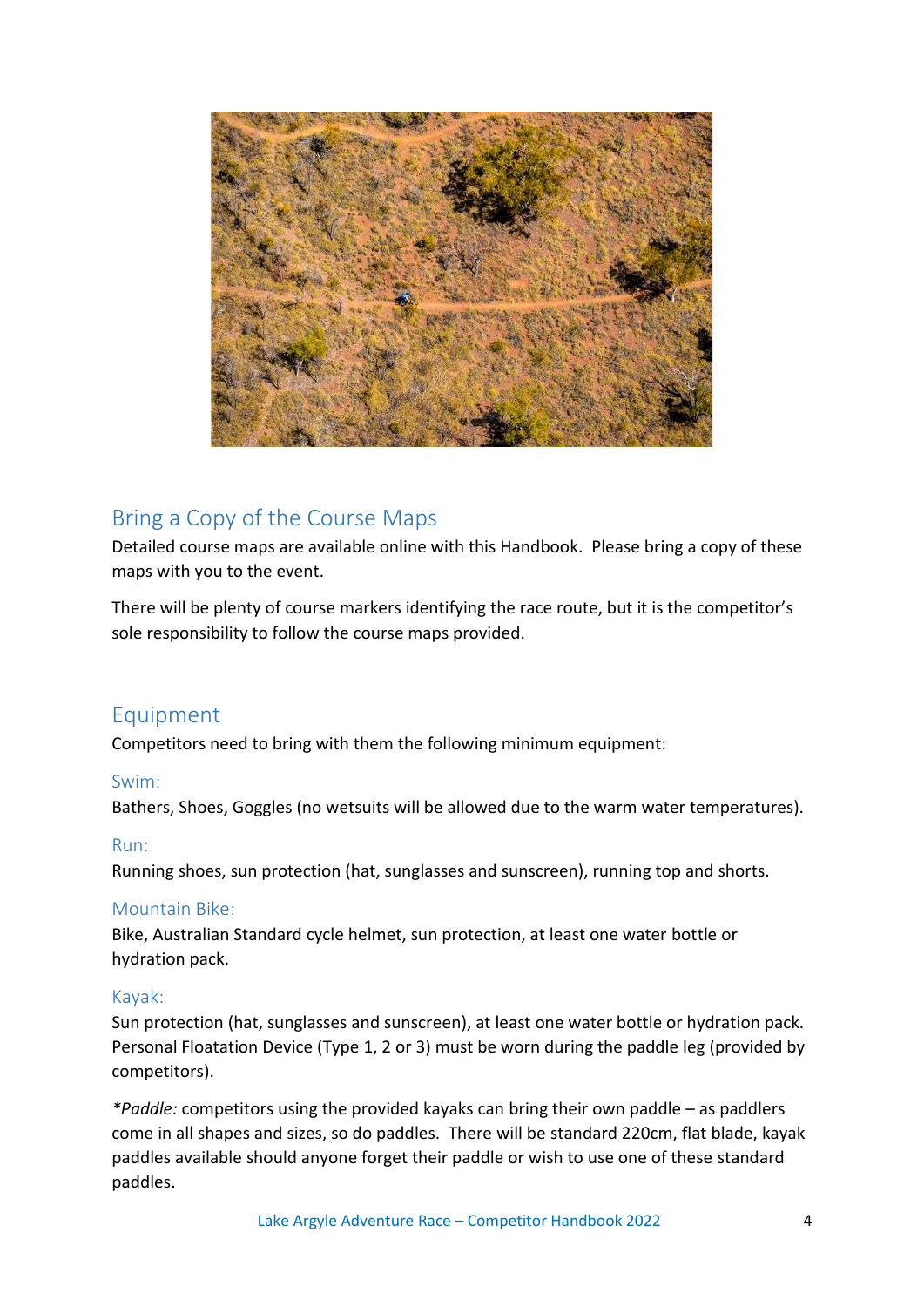### <span id="page-4-0"></span>Hydration and Nutrition:

There will be one water station at the Lake Argyle Resort. Entrants are advised to take with them enough water and food for each of their event legs.



## <span id="page-4-1"></span>Safety Information

### <span id="page-4-2"></span>Swim:

There will be neutral support vessels on the course. If you get into any difficulty, raise one arm and our support vessel will come to assist. When the kayak approaches, hold onto the front of the kayak for floatation, have your kayaker raise one arm and our support vessel will come to assist.

#### <span id="page-4-3"></span>Run:

The Run will be on some sealed road and off-road paths. When on the road sections, be aware of traffic at all times – there are no road closures. Runners are to run on the righthand side of all roads – towards oncoming traffic.

There will be a course sweeper following the last runner. If you need medical assistance, please advise the course sweeper or have a passing competitor advise the first aid station volunteers waiting at transition.